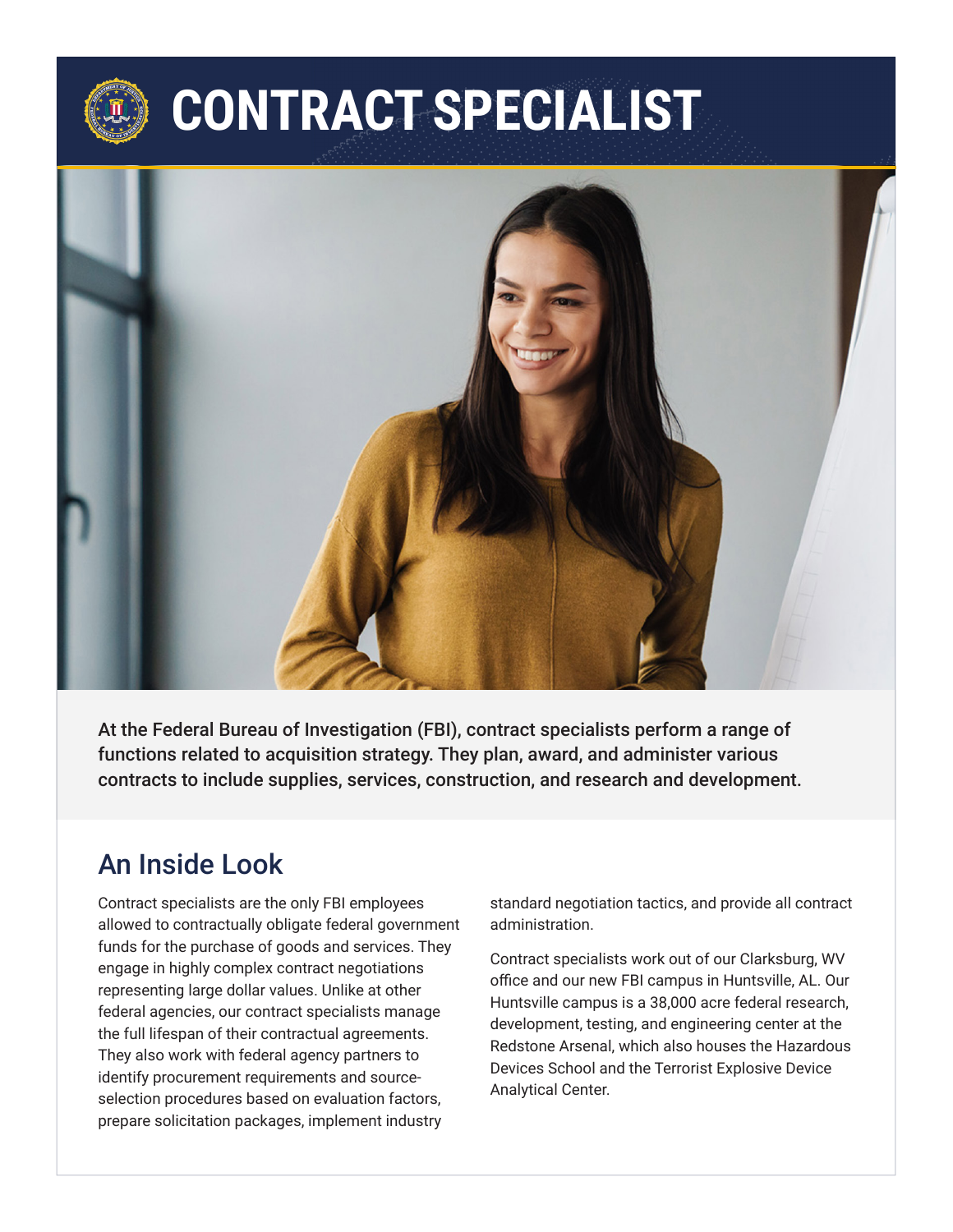

#### Procuring Products and **Services**

Contract specialists are involved in the procurement of a wide range of FBI goods and services. Their purchases have a direct impact on our mission.

Examples include:

- Building construction
- Helicopters
- IT hardware and software
- Professional services
- Forensics software
- Ammunition
- Drones
- Night-vision goggles (NVGs)
- Advertising services

#### Necessary Experience

To become a contract specialist, you must have a bachelor's degree or higher from a U.S.-accredited college or university and have completed at least 24 semester hours in any combination of the following fields: Accounting, Business, Finance, Law, Contracts, Purchasing, Economics, Industrial Management, Marketing, Quantitative Methods, or Organization and Management.

- A Federal Acquisition Certification in Contracting (FAC-C) is desired but not required.
- Training and certification can be achieved on the job and in accordance with FBI Procurement Training Plans. Certification requirements may be viewed at: www.fai.gov.
- For contracting professionals coming from the Department of Defense, a valid Defense Acquisition Workforce Improvement Act (DAWIA) certification is equivalent to a FAC-C at the same certification level, provided the FAC-C education and continuous learning requirements have been met. Your resume and transcripts must clearly demonstrate meeting these requirements.